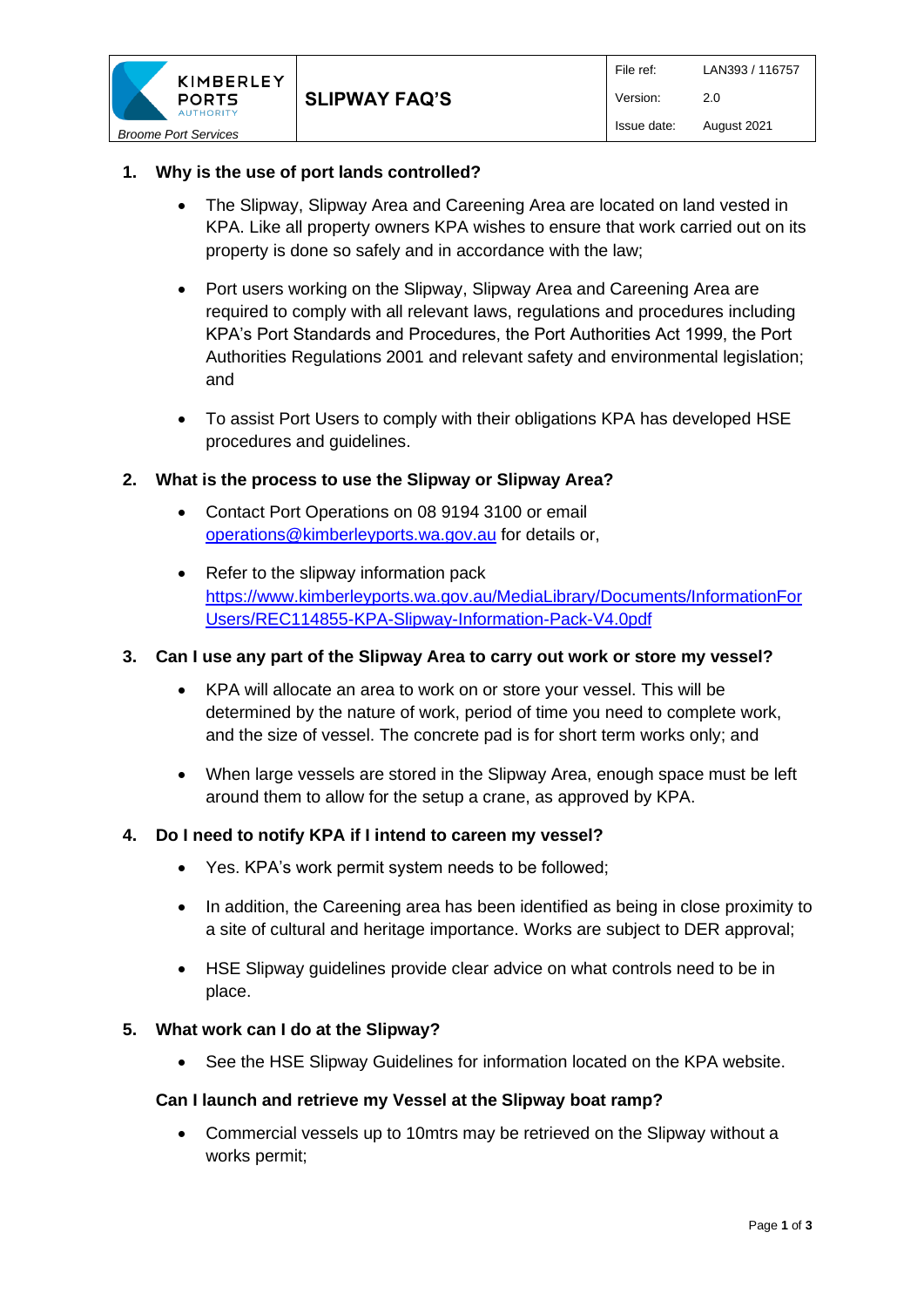

- Vessels of 10mtrs or greater can only be recovered using the Slipway with a works permit from KPA; [https://www.kimberleyports.wa.gov.au/MediaLibrary/Documents/PermitToWork/](https://www.kimberleyports.wa.gov.au/MediaLibrary/Documents/PermitToWork/REC76543-KPA-General-Work-Permit-V1-3-8.pdf) [REC76543-KPA-General-Work-Permit-V1-3-8.pdf](https://www.kimberleyports.wa.gov.au/MediaLibrary/Documents/PermitToWork/REC76543-KPA-General-Work-Permit-V1-3-8.pdf)
- Recreational vessels can use the Slipway for launch, retrieval or storage, by arrangement with KPA Operations only or in an emergency and adverse weather conditions.

#### **6. What services does KPA provide?**

- There is water available;
- Port Security services with gates locked daily during out of hours.
- CCTV coverage for most of the Slipway;
- Hardstand area;
- Issuing and scheduling of permits for works and
- Auditing to protect the use of the Slipway into the future and to make the Slipway safer for all.

#### **7. How do I pay?**

• Slipway users will be invoiced and can pay via EFT with banking details located on invoice. Payment is to be received in advance of any storage. Credit card payment in person at the Operations Office by appointment.

#### **8. How does KPA charge, daily, monthly or quarterly?**

- Bays 1 -30 are charged per month. (Minimum 1 month hire).
- Bays 31 35 and the hardstand are charged daily.
- For simplicity longer term tenants will receive quarterly invoices
- For information refer to the Usage Fees Table in the Information Pack Section 4.5 Usage Fee - Charges

#### **9. Do I get charged if I leave my Jinker or trailer in the bay?**

• Yes. If the bay contains any of your plant or equipment then you will be charged for that bay.

#### **10. Do I have to pay to use the hardstand if I am already paying for a bay?**

• Yes. The intention of the hardstand is for short term use only. KPA will charge for the use of the hardstand at a rate higher than the storage fees to discourage long term use.